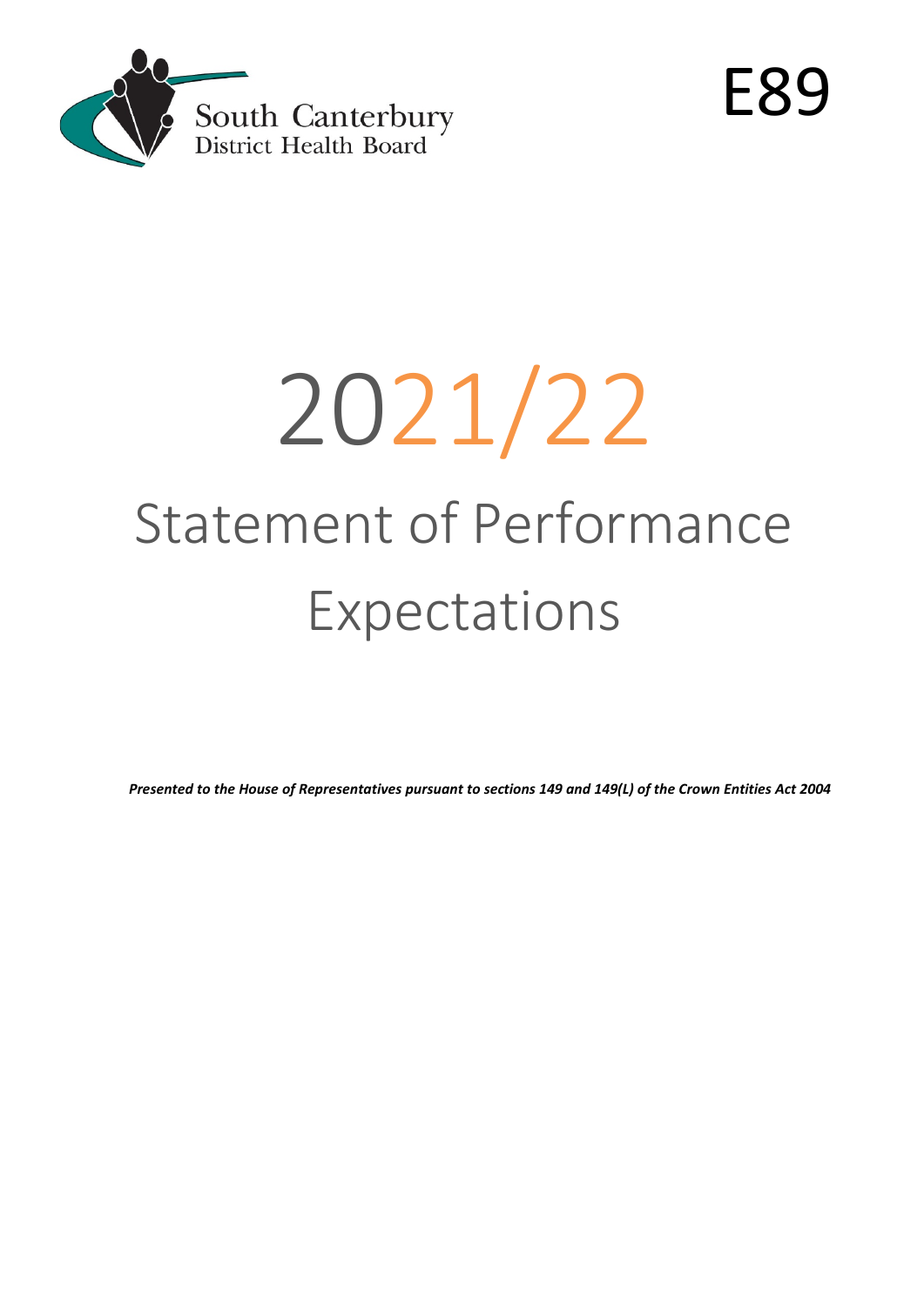# Contents

| 1.0 |  |
|-----|--|
|     |  |
| 2.1 |  |
| 2.2 |  |
| 2.3 |  |
| 2.4 |  |
| 2.5 |  |
|     |  |
| 3.1 |  |
| 3.2 |  |
| 3.3 |  |
| 3.4 |  |
| 3.5 |  |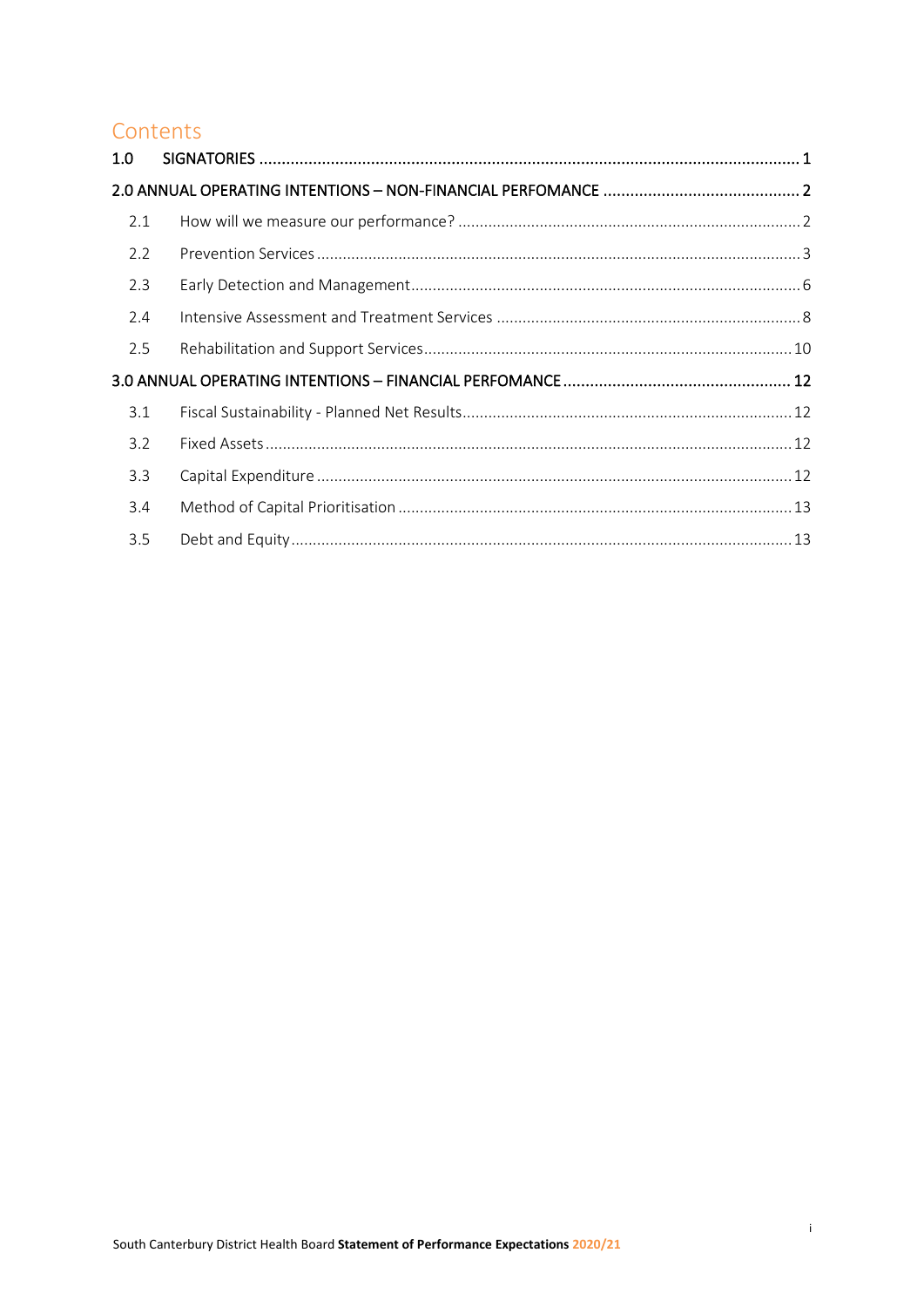# <span id="page-2-0"></span>1. SIGNATORIES

**DATED:**

**Ron Luxton Phil Hope**

**Chair, SCDHB Deputy Chair, SCDHB**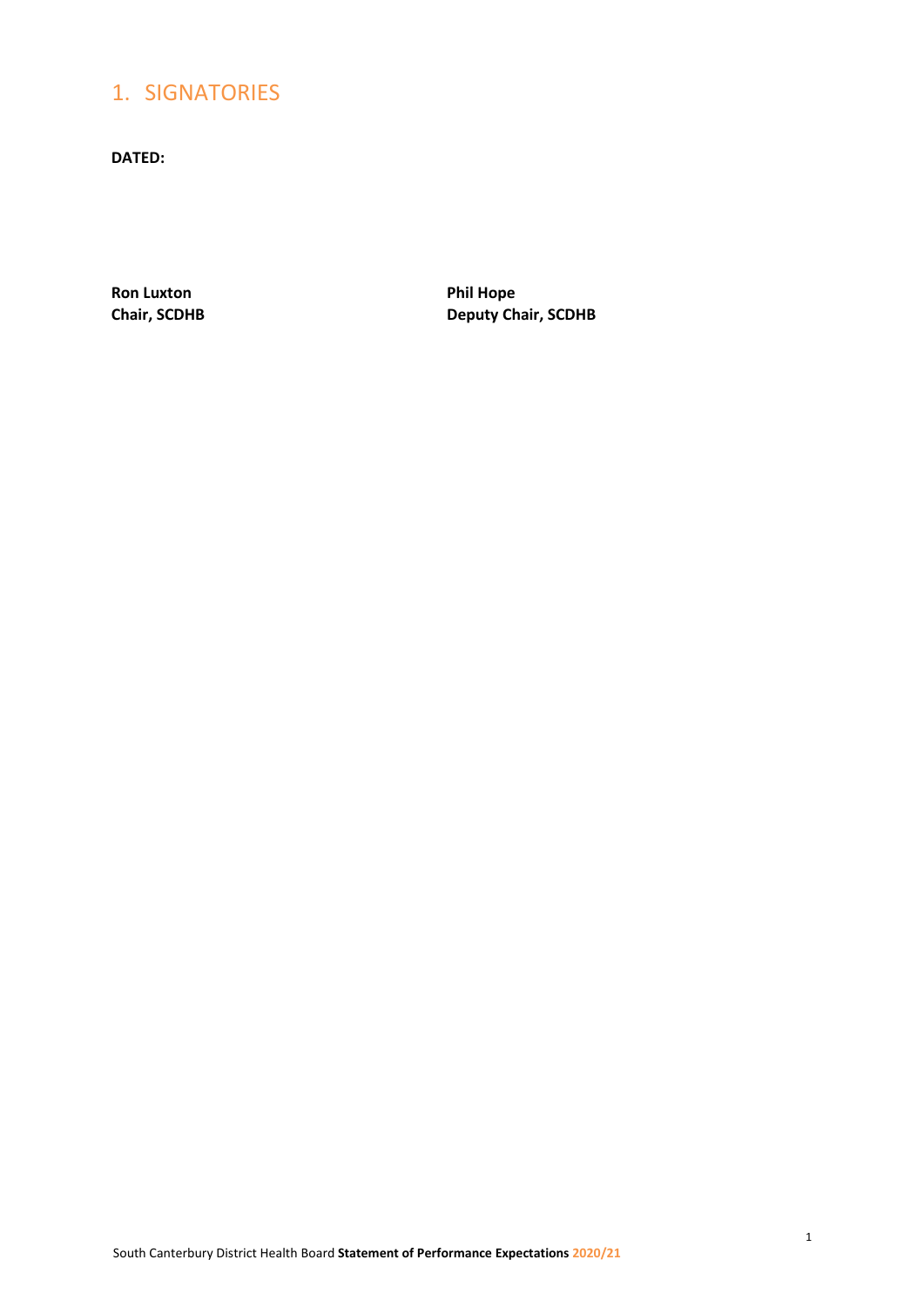# <span id="page-3-0"></span>2. ANNUAL OPERATING INTENTIONS – NON-FINANCIAL PERFOMANCE

# <span id="page-3-1"></span>2.1 How will we measure our performance?

Over the long term, we aim to make positive changes in the health status of our population. As the major funder and provider of health and disability services in South Canterbury, the decisions we make about which services will be delivered utilising our limited pool of resources will have a significant impact on meeting the increasing health demands of our population. If coordinated and planned well, our response will improve the efficiency and effectiveness of the whole South Canterbury health system.

Understanding the dynamics of our population and the drivers of demand is fundamental when determining which services to fund for our population and at which level. Just as fundamental is our ability to assess whether the services we are purchasing and providing are making a measurable difference in the health and wellbeing of our population.

# **Figure 1: Scope of DHB operations – output classes against the continuum of care.**

OUR OUTPUTS COVER THE FULL CONTINUUM OF CARE FOR OUR POPULATION.

term health indicators are highlighted in our Statement of Intent.



One of the functions of this document is to demonstrate how we will evaluate the effectiveness of the decisions we make on behalf of our population. Over the longer term, we do this by measuring our performance against a set of desired population health outcomes and impact measures. These longer-

Over the short term, we evaluate our performance on an annual basis by providing a forecast of our planned outputs (what services we will fund and deliver in the coming year) and the standards we expect to meet. We then report actual performance against this forecast in our end of year Annual Report.<sup>[1](#page-3-2)</sup> The following sections presents the South Canterbury DHB's statement of performance expectations for 2021/22.

In order to present a representative picture of performance, outputs have been grouped into four *'output classes'*; Prevention Services; Early Detection and Management; Intensive Assessment and Treatment Services; and Rehabilitation and Support Services. These reflect the full health and wellbeing continuum (illustrated above); from keeping people healthy and well, through identifying and treating illness, to supporting people to age well.

Identifying a set of appropriate measures for each class is difficult. We cannot simply measure *'volumes'*. The number of services delivered or the number of people who receive a service is often less important than whether *'the right person'* or *'enough'* of the right people received the service,

South Canterbury District Health Board **Statement of Performance Expectations 2021/22** 

<span id="page-3-2"></span>*<sup>1</sup> SCDHB Annual Reports can be found a[t www.scdhb.health.nz](http://www.scdhb.health.nz/)*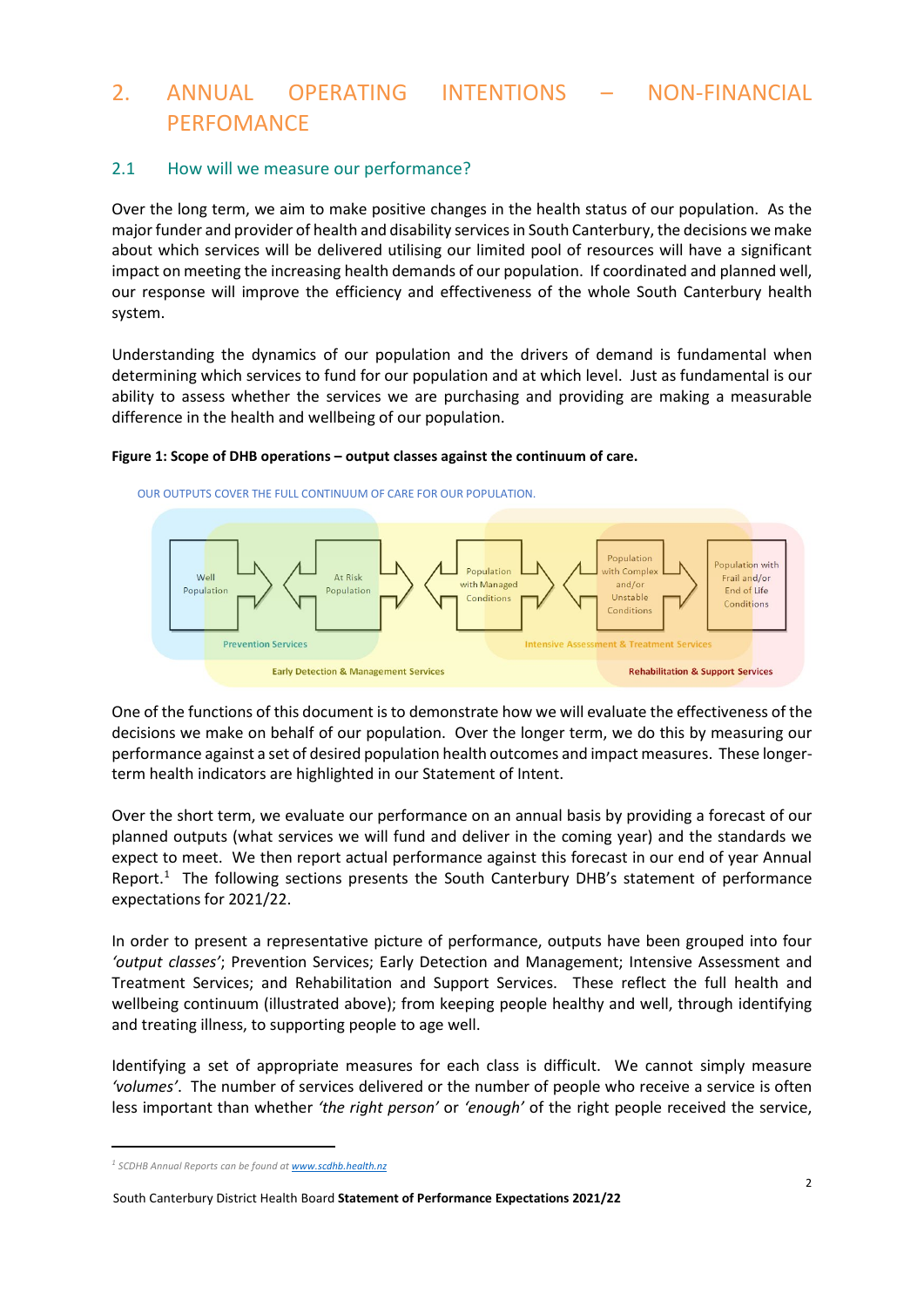and whether the service was delivered *'at the right time'*. We therefore present a mix of measures that address four key aspects of performance: Quantity  $(V)$  – to demonstrate volumes of services delivered; Quality  $(Q)$  – to demonstrate safety, effectiveness and acceptability; Timeliness (T) – to demonstrate responsive access to services; and Coverage (C) – to demonstrate the scope and scale of services provided.

The output measures chosen reflect a reasonable picture of activity across the whole of the South Canterbury health system and cover the activities with the potential to make the greatest contribution to the wellbeing of our population in the shorter term and to the health outcomes we are seeking over the longer term.

# *Setting standards*

In setting performance standards, we have considered the changing demographics of our population, increasing demand for health services and the assumption that funding will be limited. Targets reflect the strategic goals of the DHB ensuring integrated person-centred care and health equity for all by increasing the coverage of prevention programmes, reducing acute or avoidable hospital admissions, and maintaining access to services by reducing waiting times and delays in treatment.

Where available, past years' results have been included in our forecast to give context in terms of current performance levels. Some data is provided to the DHB by external parties and is provided by calendar and not financial year, where this occurs this has been noted. National Targets are set to be achieved by the final quarter of any given year. In line with national performance reporting, baselines refer to the 12 monthly result where possible. Where measures are also included in 'DHB Performance Measures' which sets out the Ministry of Health's Performance Monitoring Framework, these are referenced as such. The following abbreviations are used: CW – Improving child wellbeing, MH – Improving mental wellbeing, PV – Improving wellbeing through prevention, SS – Better population health outcomes supported by a strong and equitable public health and disability system, PH – Better population health outcomes supported by primary health care.

# *Where does the money go?*

The table on page 12 provides a summary of the 2021/22 budgeted financial expectations by output class.

Over time, we anticipate it will be possible to use this output class framework to demonstrate changes in allocation of resources and activity from one end of the continuum of care to the other.

# **Output Class**

# <span id="page-4-0"></span>2.2 Prevention Services

# *Output class description*

Preventative health services promote and protect the health of the whole population, or identifiable sub-populations, and address individual behaviours by targeting population-wide changes to physical and social environments that engage, influence and support people to make healthier choices. These services include education programmes and services to raise awareness of risk behaviours and healthy choices, the use of legislation and policy to protect the public from toxic environmental risks and communicable diseases, and individual health protection services such as immunisation and screening programmes that support early intervention to modify lifestyles and maintain good health.

These services are the domain of many organisations across the region including: The Ministry of Health; Community and Public Health (the public health unit of Canterbury DHB which provides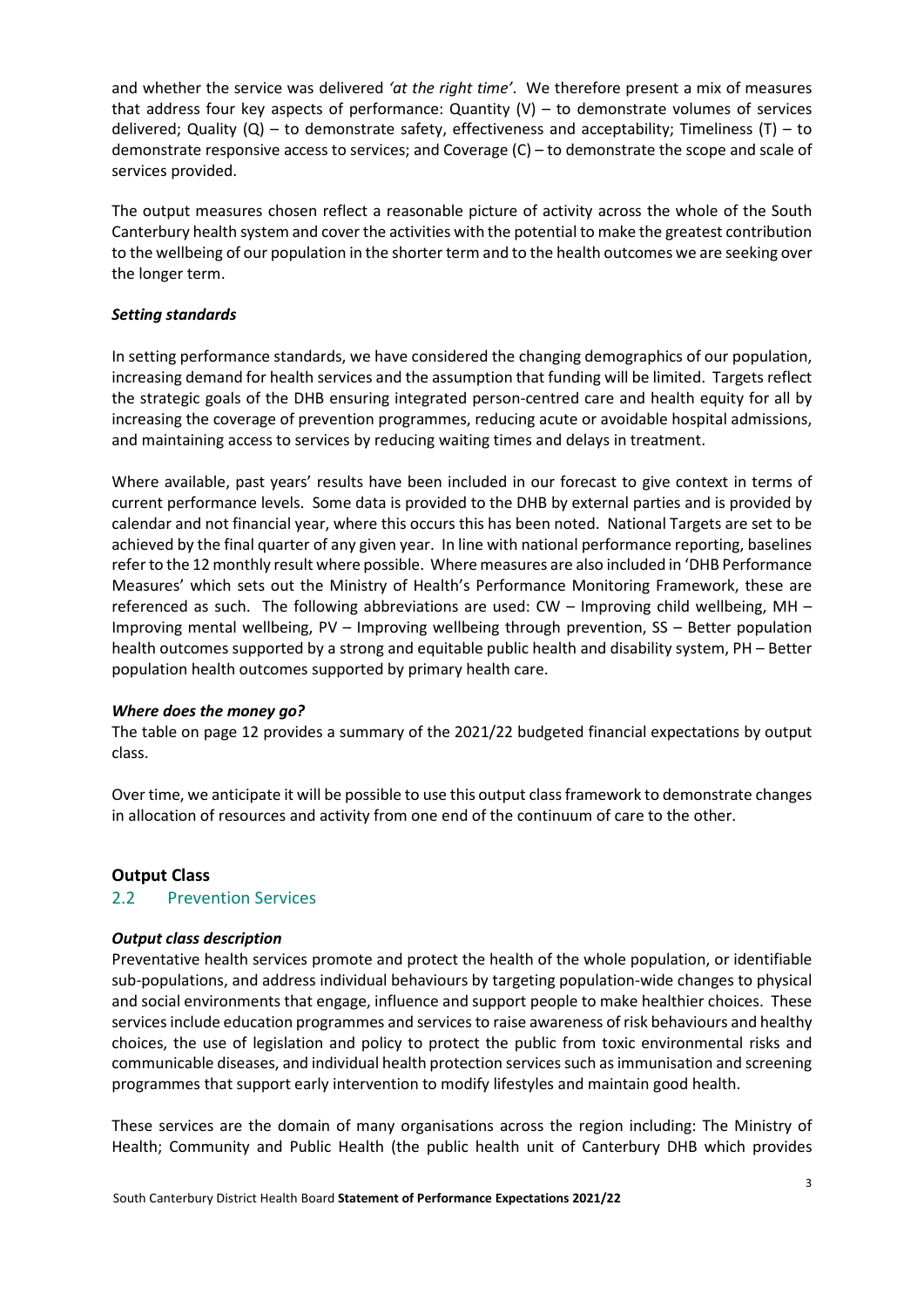services for the South Canterbury region); primary care and general practice; a significant array of private and non-government organisations; and local and regional government. Services are provided with a mix of public and private funding.

# *Why is this output class significant for the DHB?*

The four leading long term conditions, cancer, cardiovascular disease, diabetes and respiratory disease, make up 80% of the disease burden for our population. By improving environments and raising awareness, these services support people to make healthier choices, reducing the major risk factors that contribute to long term conditions and delaying or reducing the impact of these conditions. High needs and at-risk population groups are also more likely to engage in risky behaviours and to live in environments less conducive to making healthier choices. Prevention services are therefore also our foremost opportunity to target improvements in the health of high needs populations and to reduce inequalities in health status and health outcomes. Services are often designed to disseminate consistent messages to large numbers of people and can be cost-effective.

Successful provision of these services will reduce risk factors such as smoking and improve positive behaviours such as breastfeeding, which will improve the overall health and wellbeing of our population.

# **Output Subsets: Short Term Performance Measures 2021/22**

| <b>Health Promotion and Education Services</b><br>These services inform people about risks and<br>support them to be healthy. Success is measured<br>awareness and<br>bv<br>greater<br>engagement,<br>reinforced by programmes that support people to<br>maintain wellness, change personal behaviours<br>and make healthier choices. | <b>Notes</b>      | Actual<br>2017/18 | Actual<br>2018/19 | Actual<br>2019/20 | <b>Target</b><br>2021/22 |
|---------------------------------------------------------------------------------------------------------------------------------------------------------------------------------------------------------------------------------------------------------------------------------------------------------------------------------------|-------------------|-------------------|-------------------|-------------------|--------------------------|
| Percentage of babies breast-fed (exclusive and<br>full) in the district at 3 months of age. Refer CW06                                                                                                                                                                                                                                | C, Q <sup>1</sup> | 60.1%             | 63%               | 64.2%             | 70%                      |
| Percentage of PHO enrolled patients who smoke<br>who have been offered help to quit smoking by a<br>health care practitioner in the last 15 months.<br>Refer PH04                                                                                                                                                                     |                   | 92.6%<br>(Q4)     | 80.6%<br>(Q4)     | 82.6%<br>(Q4)     | 90%                      |
| Percentage of pregnant women who identify as<br>smokers upon registration with a DHB employed<br>midwife or LMC offered brief advice and support<br>to quit smoking. Refer PH04                                                                                                                                                       |                   | 89%               | 100%              | 98%               | 90%                      |

1 The proportion of women breastfeeding is seen as a measure of service quality, demonstrating the effectiveness of consistent, collective health promotion messages delivered during the antenatal period and the value of breast feeding support during the post-natal period.

| <b>Population Based Screening</b><br>These services are mostly funded and provided<br>through the National Screening Unit and help<br>identify people at risk of illness earlier. They<br>include breast and cervical screening.<br>The<br>DHB's role is to encourage uptake, as indicated<br>by high coverage rates. | <b>Notes</b> | Actual<br>2017/18 | Actual<br>2018/19 | Actual<br>2019/20 | <b>Target</b><br>2021/22 |
|-----------------------------------------------------------------------------------------------------------------------------------------------------------------------------------------------------------------------------------------------------------------------------------------------------------------------|--------------|-------------------|-------------------|-------------------|--------------------------|
| Percentage of enrolled women aged $25 - 69$<br>years who have had a cervical screen in the last $T^2$<br>three years. Refer PV02                                                                                                                                                                                      |              | 77%               | 73.8%             | 70.2%             | 80%                      |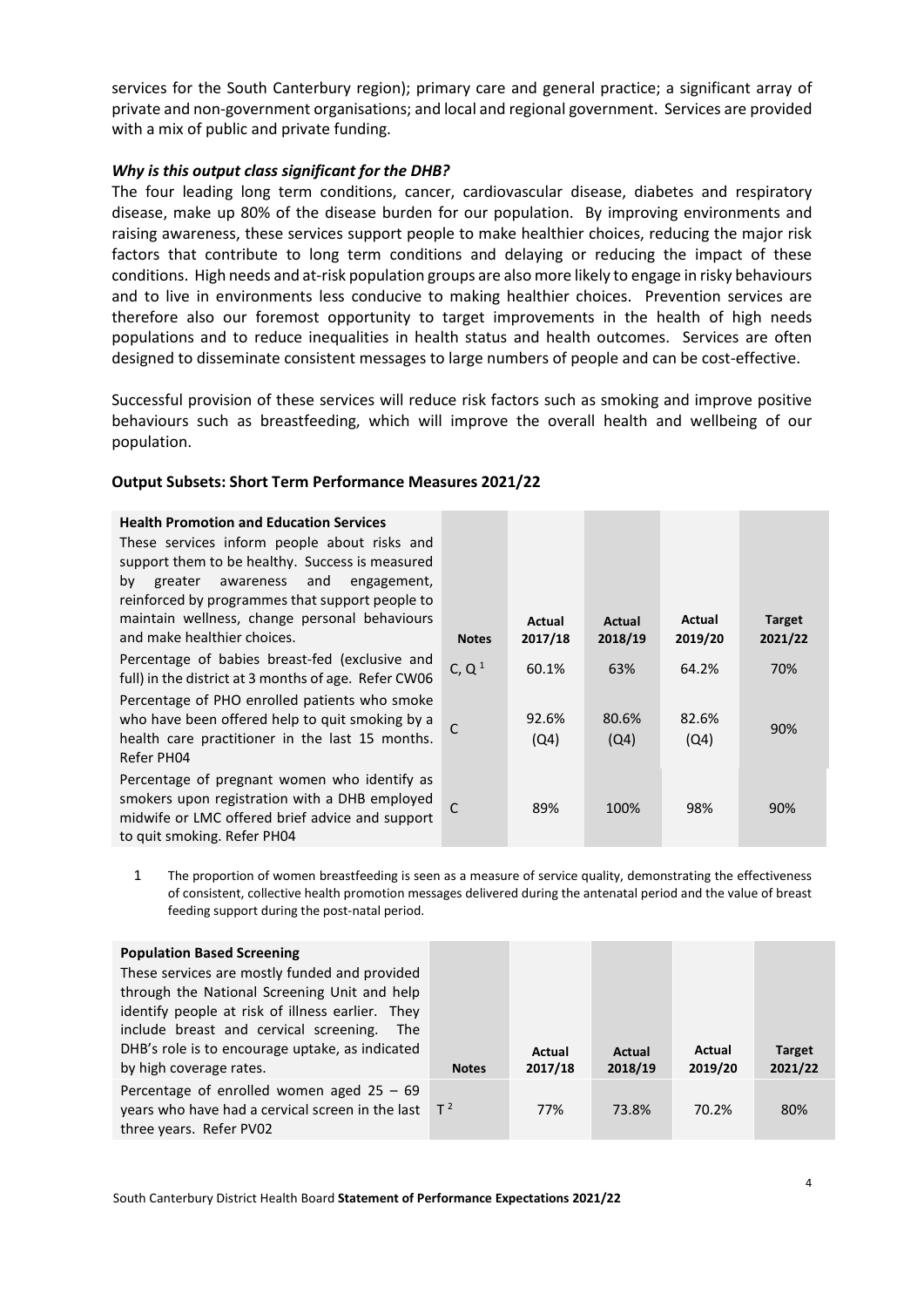| Percentage of Māori enrolled women aged 25 -<br>69 years who have had a cervical screen in the<br>last three years. Refer PV02                                                                                                        | $T^2$    | 65.3%                           | 62.4%                           | 59.2%                           | 80% |
|---------------------------------------------------------------------------------------------------------------------------------------------------------------------------------------------------------------------------------------|----------|---------------------------------|---------------------------------|---------------------------------|-----|
| Percentage of enrolled women aged $45 - 69$<br>who have had breast screening<br>years<br>mammography as part of the national<br>mammography screening programme in the last<br>two years. Refer PV01                                  | $T^2C^3$ | <b>New</b>                      | <b>New</b>                      | 70.2%                           | 70% |
| Percentage of Māori enrolled women aged 45 -<br>69 years who have had breast screening<br>mammography as part of the national<br>mammography screening programme in the last<br>two years. Refer PV01                                 | $T^2C^3$ | %                               | %                               | 62.7%                           | 70% |
| Percentage of obese children identified in the<br>B4 School Check programme offered a referral<br>to a health professional for clinical assessment<br>and family-based nutrition, activity and lifestyle<br>interventions. Refer CW10 | Q, C     | 87%<br>(12month to<br>31 May18) | 96%<br>(12month to<br>31 May19) | 98%<br>(12month to<br>31 May20) | 95% |

- <sup>2</sup> The cervical and breast screening measures refer to participation in national screening programmes and standards are set nationally. Cervical cancer is one of the most preventable cancers and breast cancer one of the most common. Risk increases with age and regular screening reduces the risk of dying from cancer by allowing for earlier intervention and treatment. Results for cervical screening is based on NCSP. All results for mammography are taken from Breast Screen Aotearoa data.
- The age range for Breastscreening has increased to start at 45 years of age and the performance measure has been adjusted accordingly.

| <b>Immunisation</b><br>These services reduce the transmission and<br>of vaccine-preventable<br>diseases<br>impact<br>including unnecessary hospitalisations. The<br>DHB works with primary care and allied health<br>professionals to improve the provision of<br>immunisations across all age groups both<br>routinely and in response to specific risk. A high<br>coverage rate is indicative of a well-<br>coordinated, successful service. | <b>Notes</b>   | Actual<br>2017/18  | Actual<br>2018/19  | Actual<br>2019/20  | <b>Target</b><br>2021/22 |
|------------------------------------------------------------------------------------------------------------------------------------------------------------------------------------------------------------------------------------------------------------------------------------------------------------------------------------------------------------------------------------------------------------------------------------------------|----------------|--------------------|--------------------|--------------------|--------------------------|
| Percentage of infants aged 8 months who have<br>completed<br>their<br>primary<br>course<br>of<br>immunisation (six weeks, three months and five<br>months immunisation events) on time. Refer<br><b>CW05</b>                                                                                                                                                                                                                                   | T.C            | 93%                | 93%                | 94%                | 95%                      |
| Percentage of 2 year olds fully immunised on<br>time. Refer CW08                                                                                                                                                                                                                                                                                                                                                                               | T, C           | 94%                | 93%                | 93%                | 95%                      |
| Percentage of 5 year olds fully immunised on<br>time. Refer CW05                                                                                                                                                                                                                                                                                                                                                                               | T, C           | 91%                | 91%                | 93%                | 95%                      |
| Percentage of the eligible population receiving<br>the flu vaccination. Refer CW05                                                                                                                                                                                                                                                                                                                                                             | $\overline{C}$ | 60%<br>(Sept 2017) | 60%<br>(Sept 2018) | 61%<br>(Sept 2019) | 75%                      |
| Percentage of eligible girls and boys (from<br>2019/20) fully immunised with HPV vaccine.<br>Refer CW05                                                                                                                                                                                                                                                                                                                                        | C <sup>4</sup> | <b>New</b>         | <b>New</b>         | 53.5%              | 75%                      |

<sup>4.</sup> The Human Papillomavirus (HPV) vaccination aims to protect young people from HPV infection and the risk of developing HPV related cancers later in life. Prior to 2019/20 this measure was based on young women 12 - 18. (Two injections of Gardasil 9 are given at least six months apart for those aged 14 and under and three injections are given over six months for those aged 15 and older). From 2019/20 the target is the proportion of both boys and girls born in 2006 completing the programme and the NIR enrolled population will form the denominator rather than the census population projections. The timing of this measure is a calendar year.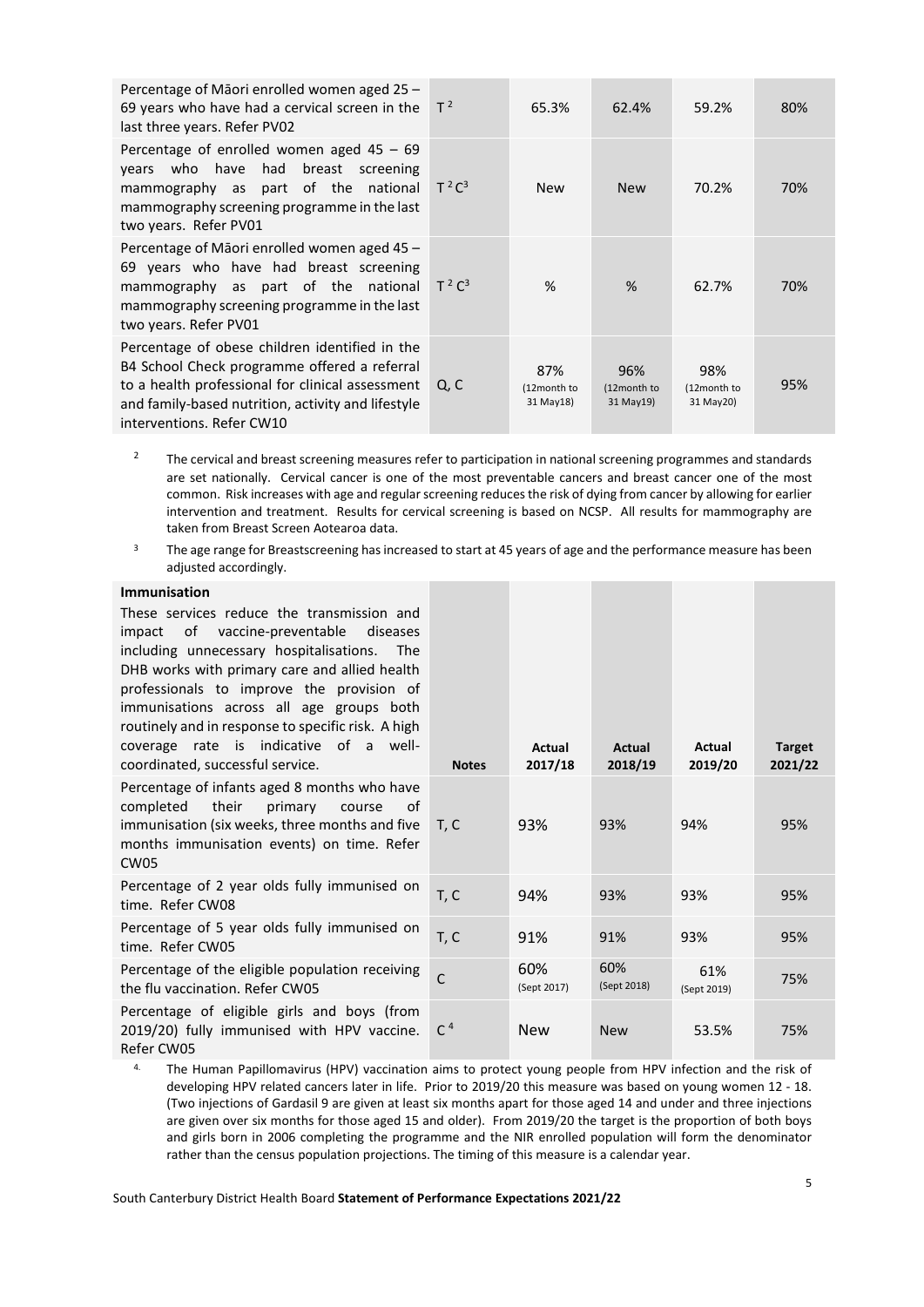# **Output Class**

# <span id="page-7-0"></span>2.3 Early Detection and Management

# *Output class description*

Early detection and management services maintain, improve and restore people's health by ensuring that people at risk or with disease onset are recognised early, their need is identified, long term conditions are managed more effectively and services are coordinated, particularly where people have multiple conditions requiring ongoing interventions or support.

These services are by nature more generalist, usually accessible from multiple providers and a number of different locations. They include general practice, primary and community services, personal and mental health services, Māori and Pacific health services, diagnostic services, and child oral health services.

Services are provided with a mix of public and private funding and may include co-payments for general practice services and pharmaceuticals.

# *Why is this output class significant for us?*

New Zealand is experiencing an increasing prevalence of long term conditions, so called because once diagnosed, people usually have them for the rest of their lives. Some population groups suffer from these conditions more than others, and prevalence also increases with age.

By promoting regular engagement with health services, we support people to maintain good health through earlier diagnosis and treatment, which provides an opportunity to intervene in less invasive and more cost-effective ways associated with better long term outcomes. By promoting regular engagement with primary and community services people are better supported to manage their long term conditions, stay well, identify issues earlier and reduce complications, acute illness and crises resulting in unnecessary hospital admissions. Reducing the diversion of critical resources into managing acute demand will have a major impact in freeing up hospital and specialist services for more complex and planned interventions. The integration of services presents a unique opportunity to reduce inefficiencies across the health system and provide access to a wider range of publicly funded services closer to home.

#### **Output Subsets: Short Term Performance Measures 2021/22**

# **Primary Health Care**

| <b>Notes</b>   | Actual<br>2017/18 | Actual<br>2018/19 | Actual<br>2019/20 | <b>Target</b><br>2021/22 |
|----------------|-------------------|-------------------|-------------------|--------------------------|
| C              | 99.64%<br>(Q4)    | 99.7%<br>(Q4)     | 99.9%<br>(Q4)     | >95%                     |
| C              | 83%<br>(Q4)       | 84%<br>(Q4)       | 82%<br>(Q4)       | 95%                      |
| Q <sup>1</sup> | 3,868             | 3,925             | 4,065             | ≤3,885                   |
|                |                   |                   |                   |                          |

the company of the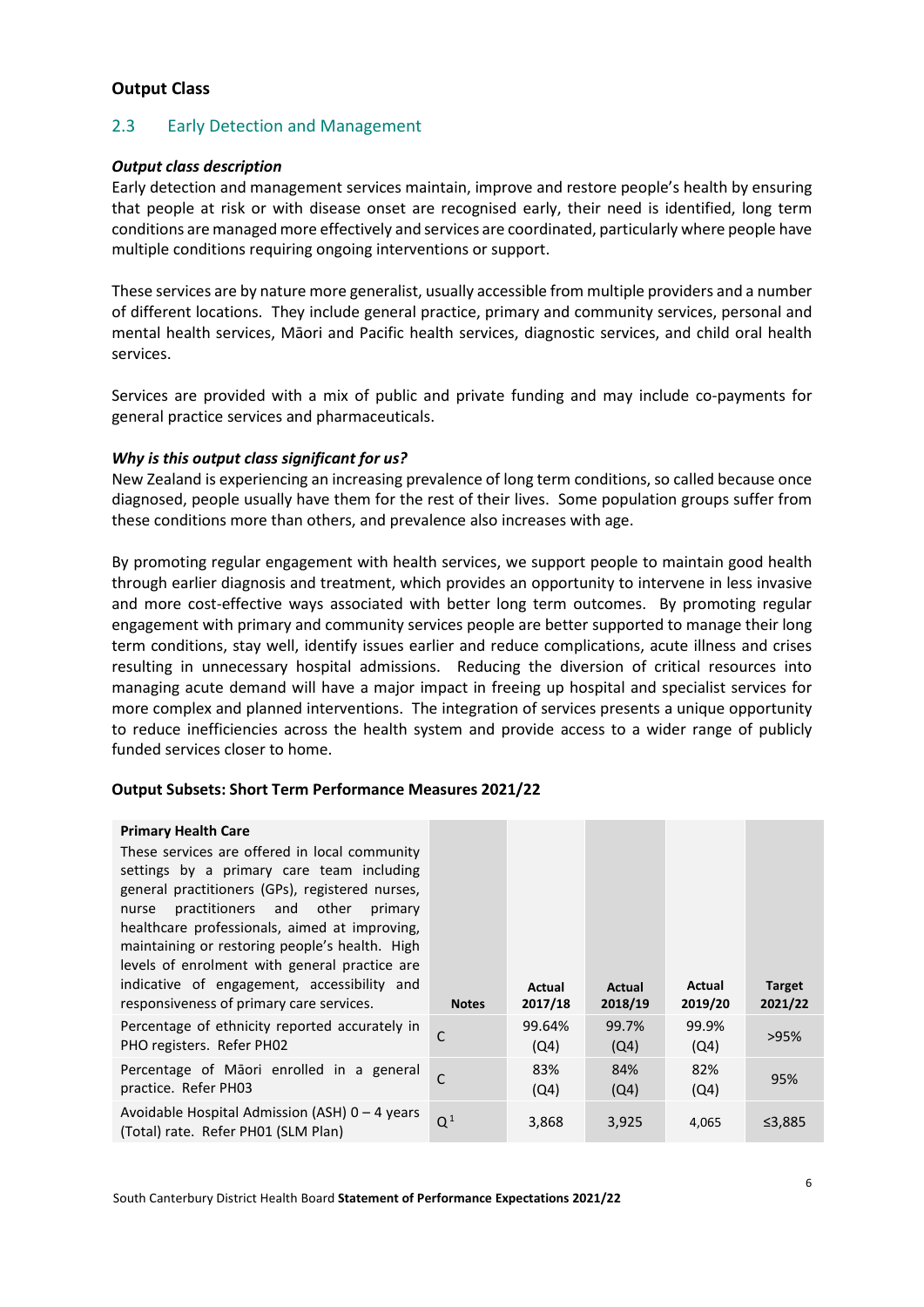| Avoidable Hospital Admission (ASH) 45 - 64 | 3.290 | 3.517 | 3.236 | 3.331 |
|--------------------------------------------|-------|-------|-------|-------|
| years (Total) rate. Refer SS05             |       |       |       |       |

5

<sup>1.</sup> Some admissions to hospital are seen as preventable through appropriate early intervention. These admissions provide an indication of the access and effectiveness of primary care and an improved integration between primary and secondary services. For 2015/16, results were changed to a rate rather than a percentage and as such are not comparable with the previous year.

#### **Long Term Conditions Programme**

These services are targeted at people with high needs due to long term conditions and aim to reduce deterioration, crises and complications. Success is demonstrated through identification of need, regular monitoring and outcomes that demonstrate good conditions management. A focus on early intervention, self-management strategies and additional services available in the community will help to reduce the negative impact of long term conditions and the need for hospital admission. **Notes**

Percentage of PHO enrolled people with an C HbA1c<64mmols. Refer SS13

#### **Oral Health**

| These services are provided by registered oral<br>health professionals to help people maintain<br>healthy teeth and gums. High enrolment<br>indicates<br>engagement, while<br>timely |              |                |                |                |                      |
|--------------------------------------------------------------------------------------------------------------------------------------------------------------------------------------|--------------|----------------|----------------|----------------|----------------------|
| examination and treatment indicates a well-<br>functioning, efficient service.                                                                                                       | <b>Notes</b> | Actual<br>2017 | Actual<br>2018 | Actual<br>2019 | <b>Targe</b><br>2021 |
| Percentage of children under five years enrolled<br>in DHB funded dental services. Refer CW03                                                                                        | $\mathsf{C}$ | 73.5%          | 69.6%          | 77.1%          | >95%                 |
| Percentage of adolescents accessing<br>DHB<br>funded oral health services. Refer CW04                                                                                                | $\mathsf{C}$ | 84%            | 80.7%          | 78.1%          | >85%                 |
| Percentage of children caries free at five years<br>of age. Refer CW01                                                                                                               | $\mathsf{C}$ | 64%            | 67%            | 72%            | 68%                  |
| Oral Health Decayed, Missing and Filled Teeth<br>score at year eight. Refer CW02                                                                                                     | $\mathsf{C}$ | 0.82           | 0.82           | 0.81           | < 0.73               |
| Percentage of enrolled preschool and primary<br>school children overdue for their scheduled<br>examination. Refer CW03                                                               | $\mathsf{T}$ | 14%            | 11%            | 9%             | ≤10%                 |

| Oral Health<br>These services are provided by registered oral<br>health professionals to help people maintain<br>healthy teeth and gums.<br>High enrolment<br>indicates<br>timely<br>engagement,<br>while<br>examination and treatment indicates a well-<br>functioning, efficient service. | <b>Notes</b> | Actual<br>2017 | <b>Actual</b><br>2018 | Actual<br>2019 | <b>Target</b><br>2021 |
|---------------------------------------------------------------------------------------------------------------------------------------------------------------------------------------------------------------------------------------------------------------------------------------------|--------------|----------------|-----------------------|----------------|-----------------------|
| Percentage of children under five years enrolled<br>in DHB funded dental services. Refer CW03                                                                                                                                                                                               | C            | 73.5%          | 69.6%                 | 77.1%          | >95%                  |
| Percentage of adolescents accessing DHB<br>funded oral health services. Refer CW04                                                                                                                                                                                                          | C            | 84%            | 80.7%                 | 78.1%          | >85%                  |
| Percentage of children caries free at five years<br>of age. Refer CW01                                                                                                                                                                                                                      | C            | 64%            | 67%                   | 72%            | 68%                   |
| Oral Health Decayed, Missing and Filled Teeth<br>score at year eight. Refer CW02                                                                                                                                                                                                            | C            | 0.82           | 0.82                  | 0.81           | < 0.73                |
| Percentage of enrolled preschool and primary<br>school children overdue for their scheduled<br>$\sim$                                                                                                                                                                                       | т            | 14%            | 11%                   | 9%             | ≤10%                  |

**Actual 2018/19**

C N/A N/A 60.2% 60%

**Actual 2019/20**

**Target 2021/22**

**Actual 2017/18**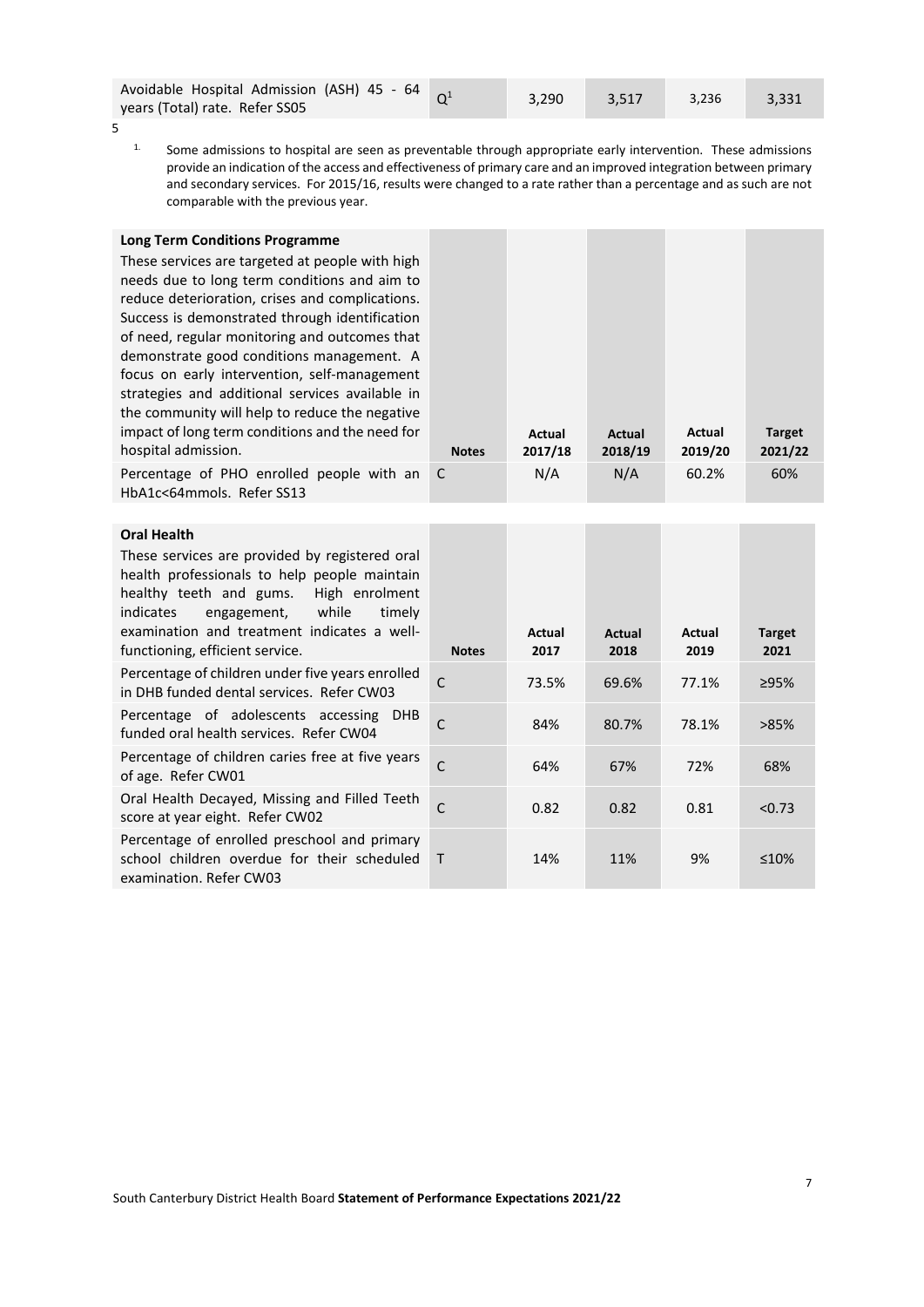| Community Referred Tests and Diagnostic<br><b>Services</b><br>services to which a<br>These are<br>health<br>professional may refer a person to help<br>diagnose a health condition, or as part of<br>They are provided by personnel<br>treatment.<br>such<br>radiographers.<br>improve<br>To<br>as.<br>performance, we will target improved primary<br>care access to diagnostics without the need for<br>a hospital appointment to improve clinical<br>referral processes and decision making. | <b>Notes</b> | Actual<br>2017/18 | Actual<br>2018/19 | Actual<br>2019/20 | <b>Target</b><br>2021/22 |
|-------------------------------------------------------------------------------------------------------------------------------------------------------------------------------------------------------------------------------------------------------------------------------------------------------------------------------------------------------------------------------------------------------------------------------------------------------------------------------------------------|--------------|-------------------|-------------------|-------------------|--------------------------|
| Percentage of accepted referrals for a MRI scan<br>receive their scan within six weeks. Refer SS07                                                                                                                                                                                                                                                                                                                                                                                              | T            | 98.3%             | 98.3%             | 88.1%             | 90%                      |
| Percentage of accepted referrals for a CT scan<br>receive their scan within six weeks. Refer SS07                                                                                                                                                                                                                                                                                                                                                                                               | T            | 96.1%             | 98.1%             | 91%               | 95%                      |
| Percentage of people accepted for an urgent<br>diagnostic colonoscopy who receive their<br>procedure within 14 calendar days. Refer SS15                                                                                                                                                                                                                                                                                                                                                        | $T^3$        | 96.2%             | 95.4%             | 97.7%             | 90%                      |
| Percentage of people accepted for a non-urgent<br>diagnostic colonoscopy who receive their<br>procedure within six weeks. Refer SS15                                                                                                                                                                                                                                                                                                                                                            | $T^2$        | 47.2%             | 50.9%             | 85.6%             | 70%                      |
| Percentage of people waiting for a surveillance<br>colonoscopy will wait no longer than 12 weeks<br>beyond the planned date. Refer SS15                                                                                                                                                                                                                                                                                                                                                         | $T^3$        | 76.5%             | 61.9%             | 90.4%             | 70%                      |

<sup>2.</sup> A colonoscopy is a test that looks at the inner lining of a person's large intestine (rectum and colon). A colonoscopy helps find ulcers, colon polyps, tumours, and areas of inflammation or bleeding to determine treatment

# **Output Class**

#### <span id="page-9-0"></span>2.4 Intensive Assessment and Treatment Services

#### *Output class description*

Intensive assessment and treatment services are usually complex services provided by specialists and other health care professionals working closely together. These services are therefore usually (but not always) provided in hospital settings, which enable the co-location of clinical expertise and specialist equipment. These services include ambulatory services, inpatient and outpatient services and emergency or urgent care services.

We provide an extensive range of intensive treatment and complex specialist services for our population and we also fund some intensive assessment and treatment services for our population that are provided by other DHBs. A proportion of these services are driven by demand which we must meet, such as acute services. However, others are planned services for which provision and access are determined by capacity, clinical triage, national service coverage agreements and treatment thresholds.

#### *Why is this output class significant for us?*

Equitable, timely access to intensive assessment and treatment can significantly improve people's quality of life either through early intervention (e.g. removal of an obstructed gallbladder so the patient does not have repeat attacks of abdominal pain) or through corrective action (e.g. major joint replacements). Responsive services and timely treatment support improvements across the whole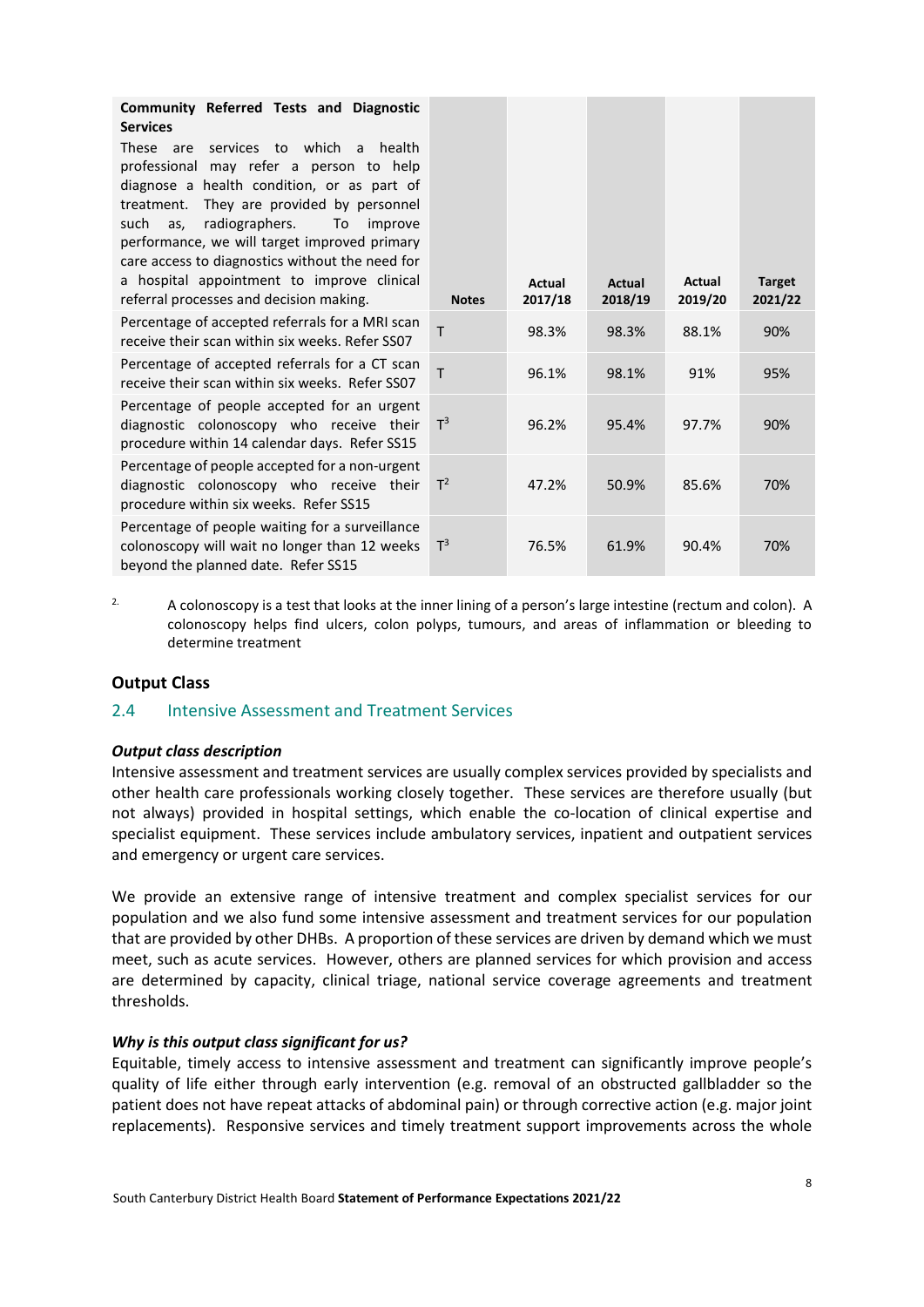system and give people confidence that complex intervention is available when needed. People are then able to establish more stable lives, resulting in improved public confidence in the health system.

As an owner and provider of these services, we are also concerned with the quality of the services being provided. Quality improvement in service delivery, systems and processes will improve patient safety, reduce the number of events causing injury or harm and provide improved outcomes for people in our services. Adverse events and delays in treatment, as well as causing harm to patients, drive unnecessary costs and redirect resources away from other services. Appropriate and quality service provision will reduce readmission rates and better support people to recover from complex illness and / or maximise their quality of life.

Government has set clear expectations for the delivery planned care volumes, a reduction in waiting times for treatments and increased clinical leadership to improve the quality of care. In meeting these expectations, we are introducing innovative clinically led service delivery models and reducing waiting time within our hospital services.

# **Output Subsets: Short Term Performance Measures 2021/22**

| <b>Acute Services</b><br>These are medical or surgical services for<br>illnesses that have an abrupt onset or progress<br>rapidly creating an urgent need for care. For<br>more complex acute conditions, hospital-based<br>services include emergency services, acute<br>medical and surgical services and intensive<br>care services | <b>Notes</b>   | Actual<br>2017/18 | Actual<br>2018/19 | Actual<br>2019/20 | <b>Target</b><br>2021/22 |
|----------------------------------------------------------------------------------------------------------------------------------------------------------------------------------------------------------------------------------------------------------------------------------------------------------------------------------------|----------------|-------------------|-------------------|-------------------|--------------------------|
| Percentage of patients admitted, discharged or<br>transferred from ED within 6 hours. Refer SS10                                                                                                                                                                                                                                       | Т              | 97.1%             | 96.6%             | 87.1%             | 95%                      |
| Standardised acute hospital stays bed days per<br>1,000 population. - Refer PH01 (SLM Plan)                                                                                                                                                                                                                                            | $\vee$         | 374.5             | 441.9             | 401.7             | < 401                    |
| Percentage of patients who receive their first<br>cancer treatment (or other management)<br>within 62 days of being referred with a high<br>suspicion of cancer and a need to be seen<br>within two weeks. Refer SS11                                                                                                                  | Т              | 85.3%             | 88.6%             | 69%               | 85%                      |
| Percentage of older patients assessed as at risk<br>of falling. QSM                                                                                                                                                                                                                                                                    | Q <sup>1</sup> | 97%               | 95%               | 97%               | 95%                      |

<sup>1.</sup> This is a NZ Health Quality and Safety Marker.

| <b>Planned Care</b>                                                    |              |            |            |         |               |
|------------------------------------------------------------------------|--------------|------------|------------|---------|---------------|
| These are services (which incorporate elective                         |              |            |            |         |               |
| services) are for people who do not need                               |              |            |            |         |               |
| immediate hospital treatment and are                                   |              |            |            |         |               |
| 'booked' or 'arranged' services. This includes                         |              |            |            |         |               |
| surgery and specialist assessments. National                           |              |            |            |         |               |
| Elective Services Patient Flow Indicators (ESPIs)                      |              |            |            |         |               |
| are indicative of a successful and responsive                          |              | Actual     | Actual     | Actual  | <b>Target</b> |
| service, addressing population need.                                   | <b>Notes</b> | 2017/18    | 2018/19    | 2019/20 | 2021/22       |
| No. inpatient surgical discharges (planned care<br>interventions).SS07 | $Q^2$        | <b>NEW</b> | <b>NEW</b> | 2,773   | <b>TBA</b>    |

<sup>2.</sup> The definition for this measure has been revised again in 2019. As such it is not comparable with previous years.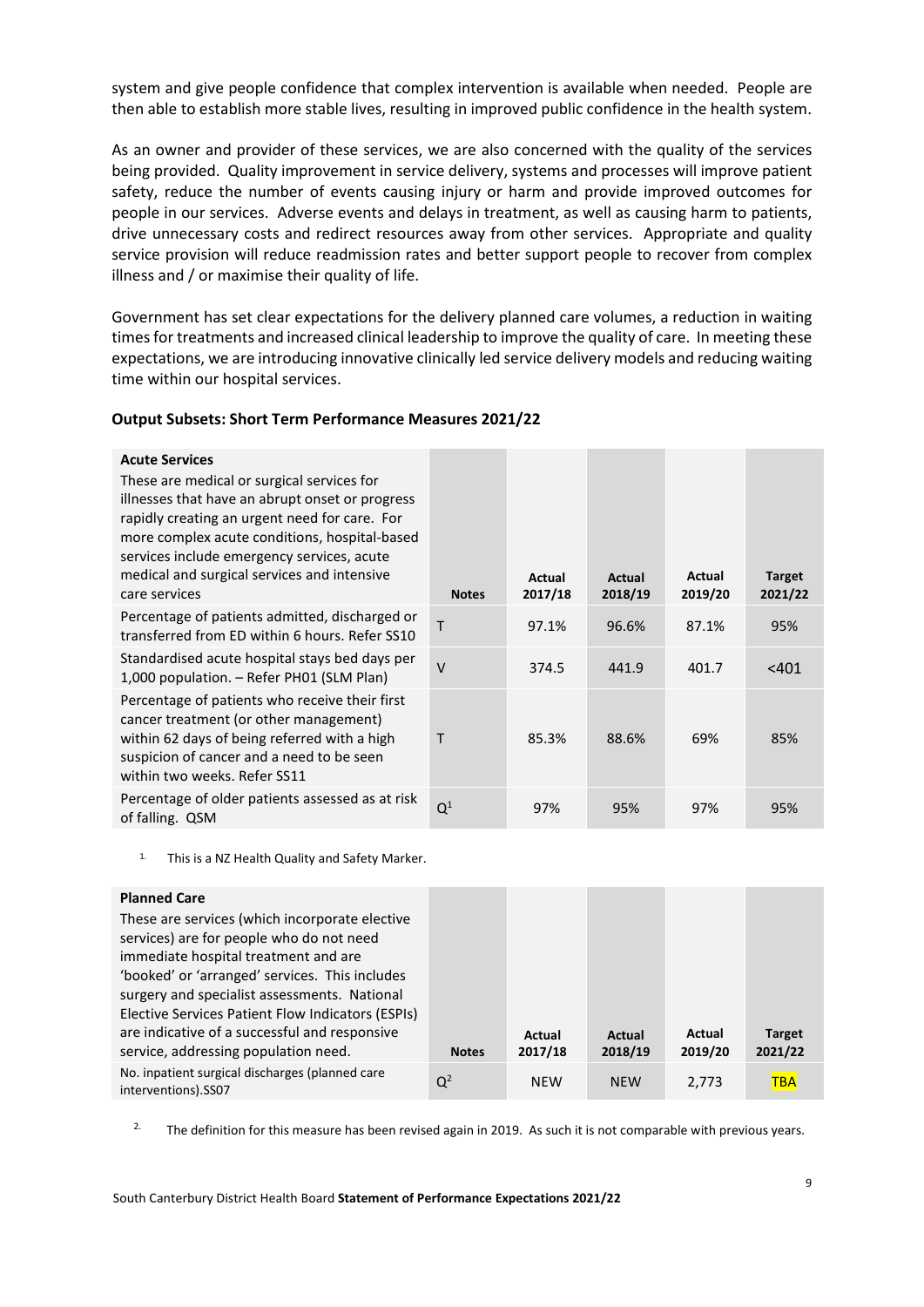| <b>Specialist Mental Health Services</b>                                                                                                                                                 |              |                                  |                                 |                                 |                             |
|------------------------------------------------------------------------------------------------------------------------------------------------------------------------------------------|--------------|----------------------------------|---------------------------------|---------------------------------|-----------------------------|
| These are services for the most severely<br>affected by mental illness or addictions. They                                                                                               |              |                                  |                                 |                                 |                             |
| include assessment, diagnosis, treatment,<br>rehabilitation and crisis response when needed.                                                                                             |              |                                  |                                 |                                 |                             |
| Utilisation and wait times are monitored to<br>ensure service levels are maintained and to<br>demonstrate responsiveness to need.                                                        | <b>Notes</b> | Actual<br>2017/18                | Actual<br>2018/19               | Actual<br>2019/20               | <b>Target</b><br>2021/22    |
| Percentage of young people (aged $0 - 19$ ) who<br>have accessed specialist mental health services.<br>Ref MH01                                                                          | C            | 5.75%<br>(March<br>2018)         | 5.9%<br>(to Mar<br>2019)        | 5.9%<br>(March<br>2020)         | 5%                          |
| Access rates to Primary Mental Health Brief<br>Intervention - 12-19 Years Refer MH04                                                                                                     | T            | 4.5%                             | 4.6%                            | 6.0%                            | 4.7%                        |
| Access rates to Primary Mental Health Brief<br>Intervention - 20+ Years Refer MH04                                                                                                       | т            | 2.5%                             | 3.5%                            | 2.5%                            | 2.8%                        |
| Rate of Māori per 100,000 under the Mental<br>Health<br>(Compulsory<br>Assessment<br>and<br>Treatment) Act 1992: section 29 community<br>treatment orders relative to other ethnicities. | Q            | Māori<br>133<br>Non-Maori<br>102 | Māori<br>171<br>Non-Maori<br>86 | Māori<br>160<br>Non-Maori<br>89 | Māori<br>173.7<br>Non-Māori |
| Refer MH05                                                                                                                                                                               |              | 5.75%<br>(March<br>2018)         | 5.9%<br>(to Mar<br>2019)        | 5.9%<br>(March<br>2020)         | 86.4                        |

# **Output Class**

# <span id="page-11-0"></span>2.5 Rehabilitation and Support Services

#### *Output class description*

Rehabilitation and support services provide people with the support and assistance they need to maintain or regain maximum functional independence, either temporarily while they recover from illness or disability, or over the rest of their lives.

#### *Why is this output class significant for us?*

Services that support people to manage their needs and live well, safely and independently in their own homes are considered to provide a much higher quality of life, as a result of people staying active and positively connected to their communities. This is evident by less dependence on hospital and residential services and a reduction in acute illness, crisis or deterioration leading to acute admissions or readmission into hospital services. Even when returning to full health is not possible, timely access to responsive support services enables people to maximise function and independence.

In preventing deterioration and acute illness or crisis, these services have a major impact on the sustainability of hospital and specialist services and on the wider health system in general by reducing acute demand, unnecessary emergency department presentations and the need for more complex intervention. These services also support the flow of patients and improved recovery after an acute illness or hospital admission – helping to reduce readmission rates and supporting people to recover from complex illness and/or maximise their quality of life.

Living in Aged Related Residential Care (ARRC) has been associated with a more rapid functional decline than 'ageing in place' and is a more expensive option. Resources can be better utilised providing appropriate levels of support to people to help them stay in their own homes and to moderate the need for residential care and hospital level services.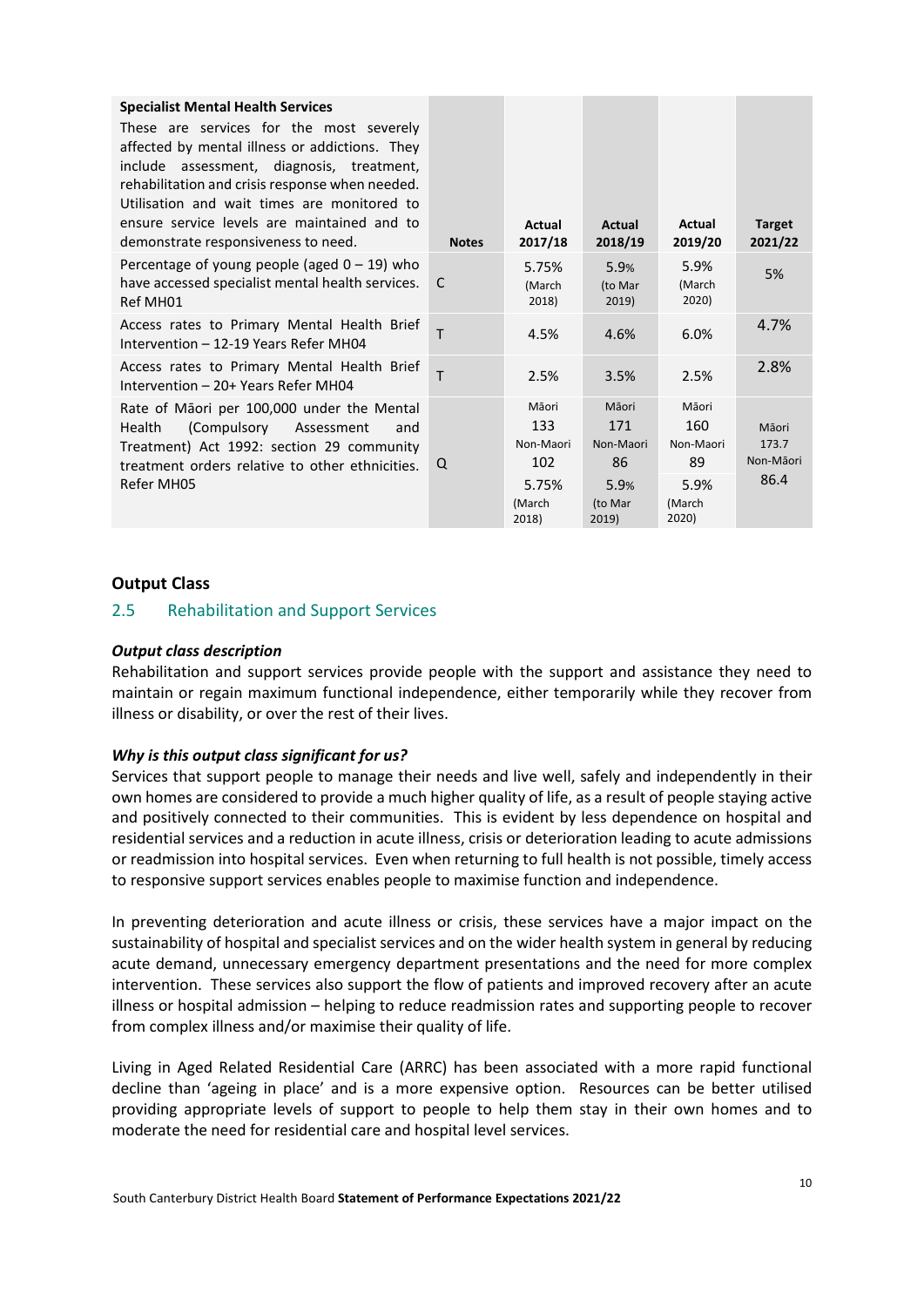We have taken a 'restorative' approach and have introduced individual packages of care to better meet people's needs, including complex care packages for people assessed as eligible for ARRC who would rather stay in their own homes. With an ageing population, it is vital we monitor the effectiveness of these services, and we use the InterRAI (International Residential Assessment Instrument) tool to ensure people receive equitable access to clinically appropriate support services that best meet their needs.

#### **Output Subsets: Short Term Performance Measures 2021/22**

#### **Needs Assessment and Support**

These are services that determine a person's eligibility and need for publicly funded support and the best mix of supports based on the person's strengths, resources and goals. The supports are delivered by an integrated team in the person's own home or community. The delivery of assessments and the use of evidence-based tools indicate quality, equity of access and responsiveness.

Percentage of residents who have had a subsequent InterRAI long term care facility assessment completed within 230 days of the previous assessment.

Percentage of clients who have been admitted to an Aged Related Care (ARC) facility from the community who have been assessed using the InterRAI Home Assessment Tool within six months of admission to the ARC facility.

| <b>Notes</b>   | Actual<br>2017/18 | <b>Actual</b><br>2018/19 | Actual<br>2019/20 | <b>Target</b><br>2021/22 |
|----------------|-------------------|--------------------------|-------------------|--------------------------|
| T <sup>1</sup> | 89%               | 93%                      | 95%               | 90%                      |
| Q              | 94%               | 91%                      | 91%               | 95%                      |

<sup>1.</sup> The International Residential Assessment Instrument (InterRAI) is a suite of evidence-based geriatric assessment tools used nationally. The tools support clinical decision making and care planning. Evidence-based practice guidelines ensure assessments are of high quality and people receive appropriate and equitable access to services irrespective of where they live.

| <b>Rehabilitation</b>                                                                                                                                                                             | <b>Notes</b>   | Actual<br>2017/18 | <b>Actual</b><br>2018/19 | Actual<br>2019/20 | <b>Target</b><br>2021/22 |
|---------------------------------------------------------------------------------------------------------------------------------------------------------------------------------------------------|----------------|-------------------|--------------------------|-------------------|--------------------------|
| Percentage of patients admitted with acute stroke who<br>are transferred to inpatient rehabilitation services are<br>transferred within 7 days of acute admission. Refer<br>SS <sub>13</sub>      |                | 85 %              | 74.5%                    | 84.1%             | 80%                      |
| Percentage of patients referred for community<br>rehabilitation seen face to face by a member of the<br>community rehabilitation team within 7 calendar days<br>of hospital discharge. Refer SS13 | Q              | 80%               | 63%                      | 71%               | 60%                      |
| Percentage of mental health & addiction clients with a<br>transition (discharge) plan. Refer MH02                                                                                                 | C <sup>2</sup> | $N/A^*$           | $N/A^*$                  | 81%               | 95%                      |

<sup>2.</sup> A transition (discharge) plan is a plan on discharge which includes relapse prevention and ensuring integration within community resources.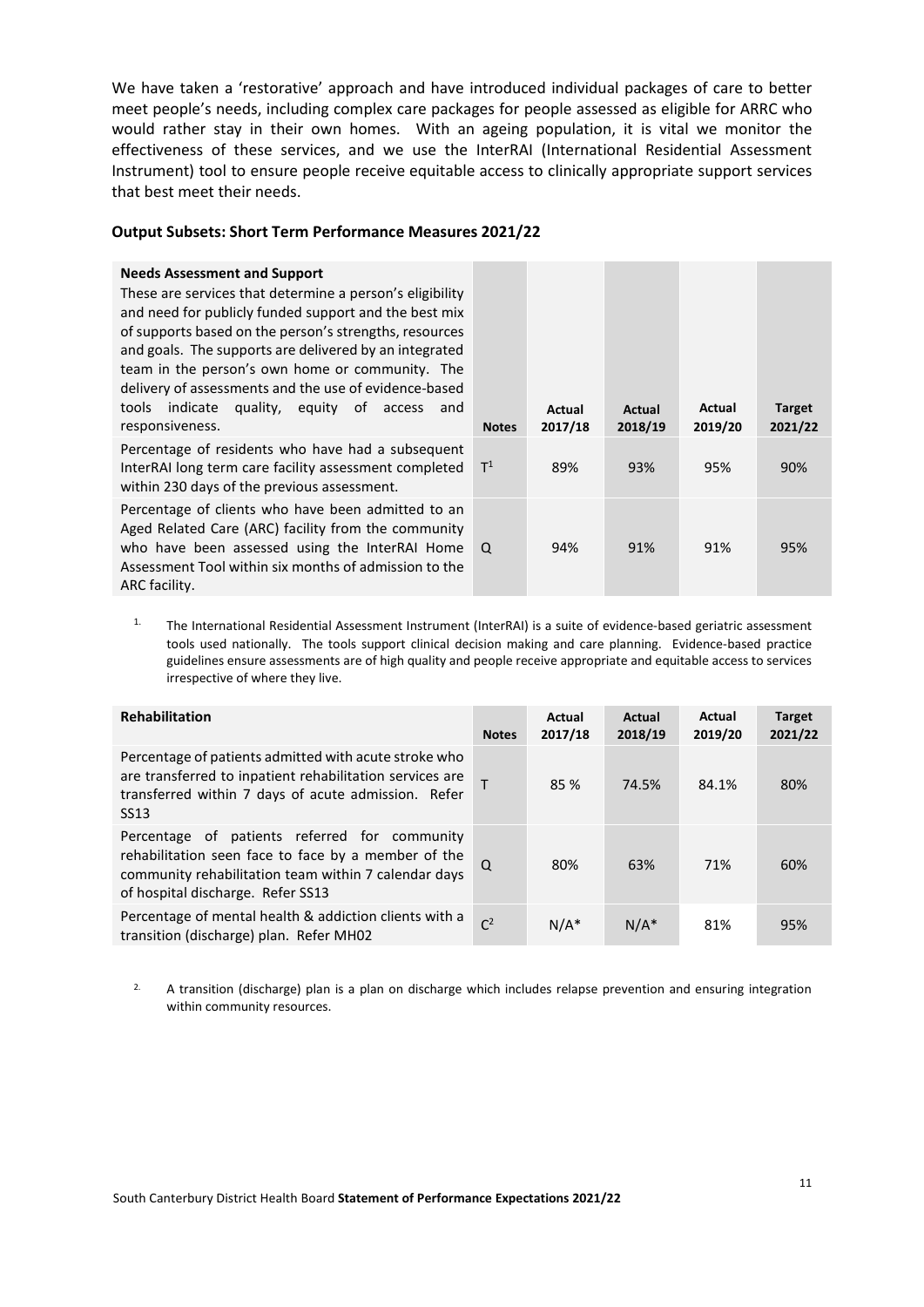# <span id="page-13-0"></span>3. ANNUAL OPERATING INTENTIONS – FINANCIAL PERFOMANCE

# <span id="page-13-1"></span>3.1 Fiscal Sustainability - Planned Net Results

#### **TBC**

**Financial tables to be inserted following Ministry approval**

# <span id="page-13-2"></span>**3.2 Fixed Assets**

The South Canterbury DHB is undertaking a refurbishment programme which includes some new buildings, this programme covers emergency, outpatients, day stay services, hospital reception, Café and all Wards in the Timaru Hospital. The Ministry has provided \$2m towards the refurbishment of the Child and Maternity Ward. The refurbishment programme will involve a number of projects over the next three years with a total cost of approximately \$25m, which will be funded by the DHB.

As part of minimising our carbon footprint, the DHB will be replacing the current coal boilers to a more efficient energy source. The Ministry has provided \$4m towards this replacement.

# <span id="page-13-3"></span>**3.3 Capital Expenditure**

Capital expenditure is provided in three components:

#### **1. General Capital Expenditure**

| \$000s                                     | 2021/22 | 2022/23 | 2023/24 | 2024/25 | 2025/26 | 2026/27 | 2027/28 | 2028/29 | 2029/30 | 2030/31 | Total  |
|--------------------------------------------|---------|---------|---------|---------|---------|---------|---------|---------|---------|---------|--------|
| Buildings, Plant & Equipment excl Clinical | 239     | 250     | 250     | 250     | 255     | 260     | 265     | 271     | 276     | 282     | 2.598  |
| <b>Clinical Equipment</b>                  | .855    | .561    | .,561   | 1.430   | 1.459   | 1.488   | .518    | .548    | .579    | 1.610   | 15,608 |
| Other Equipments                           | 270     | 267     | 275     | 275     | 281     | 286     | 292     | 298     | 304     | 310     | 2,856  |
| IT/IS - devices/hardware                   | 205     | 151     | 155     | 155     | 158     | 161     | 164     | 168     | 171     | 175     | 1.663  |
| Intangible Assets (Software)               | 140     | 140     | 144     | 144     | 147     | 150     | 153     | 156     | 159     | 162     | i,495  |
| Vehicles                                   | 274     | 208     | 214     | 214     | 218     | 223     | 227     | 232     | 236     | 241     | 2,287  |
| Contingency                                | 400     | 312     | 321     | 321     | 327     | 334     | 341     | 347     | 354     | 361     | 3,419  |
| Minor capital                              | 225     | 181     | 186     | 186     | 190     | 194     | 197     | 201     | 205     | 209     | 1.975  |
| <b>Total Baseline Capex</b>                | 3.608   | 3.070   | 3.106   | 2.975   | 3,035   | 3.095   | 3,157   | 3.220   | 3,285   | 3,350   | 31.901 |

#### **2. Special Capital Projects**

Special capital projects are targeted funding which is not available for redistribution should these projects not proceed. Explicit approval for each of these items is required before proceeding.

| \$000s                                         | 2021/22 | 2022/23 | 2023/24 | 2024/25 | 2025/26 | 2026/27 | 2027/28 | 2028/29                  | 2029/30 | 2030/31 | <b>Total</b> |
|------------------------------------------------|---------|---------|---------|---------|---------|---------|---------|--------------------------|---------|---------|--------------|
| <b>Boilers</b>                                 | 3,721   | ۰       | ٠       | ۰       | ٠       | ۰       | ۰       | $\overline{\phantom{a}}$ |         |         | 3,721        |
| <b>Theatre Ventiliation</b>                    | 325     |         |         |         |         |         |         |                          |         |         | 325          |
| Stores/Maintenance Building (Old Boiler House) | 716     |         |         |         |         |         |         |                          |         |         | 716          |
| Morque Chiller                                 |         |         |         |         |         |         |         |                          |         |         | ÷            |
| New Café/Outpatients/Front Entrance            | 351     |         |         |         |         |         |         |                          |         |         | 351          |
| Café Fitout                                    |         |         |         |         |         |         |         |                          |         |         |              |
| Level 1 AT&R                                   | 5.100   |         |         |         |         |         |         |                          |         |         | 5,100        |
| Level 2 Maternity/Paeds                        | 2,832   |         |         |         |         |         |         |                          |         |         | 2,832        |
| Level 3 Medical Fllor                          | 3.750   |         |         |         |         |         |         |                          |         |         | 3,750        |
| Level 4 Theatre/ Day Patients                  | ٠       | 900     |         |         |         |         |         |                          |         |         | 900          |
| Level 5 Surgical Fllor                         | 1.500   | 2.000   |         |         |         |         |         |                          |         |         | 3,500        |
| <b>AT&amp;R Outpatients</b>                    |         | 3,000   |         |         |         |         |         |                          |         |         | 3,000        |
| Lift Replacement                               | 600     |         |         |         |         |         |         |                          |         |         | 600          |
| <b>CT Scanner</b>                              | 1,700   |         |         |         |         |         |         |                          |         |         | 1,700        |
| <b>Endoscopy Upgrade</b>                       | 2.000   |         |         |         |         |         |         |                          |         |         | 2,000        |
| <b>Talbot Upgrade</b>                          | 300     |         |         |         |         |         |         |                          |         |         | 300          |
| <b>Total Special</b>                           | 22,895  | 5,900   |         |         | ٠       |         |         |                          | ٠       | ٠       | 28,795       |